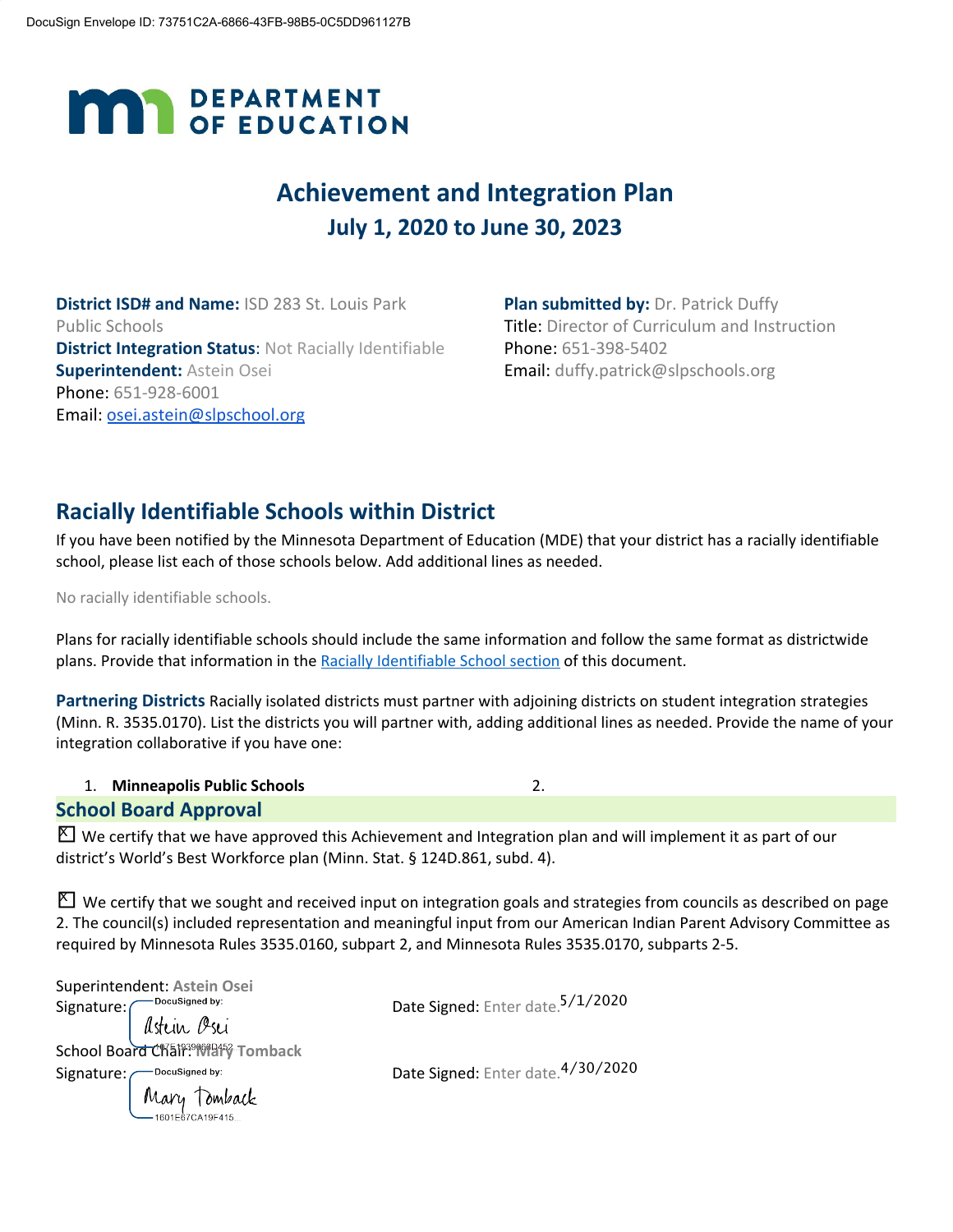#### **Plan Input**

Minnesota School Desegregation/Integration Rule, part 3535.0170, subpart 2, requires racially isolated and adjoining districts to establish a multidistrict collaboration council to provide input on integration goals and to identify cross-district strategies to improve student integration.

Districts with racially identifiable schools are required to convene a community collaboration council to assist in developing integration goals and to identify ways of creating increased opportunities for integration at the racially identifiable schools (Minn. R. 3535.0160, subp. 2).

**American Indian Parent Advisory Committee** Districts with an American Indian parent advisory committee must include representation from this committee on the councils described above (Minn. R. 3535.0160, subp. 2, and 3535.0170, subp. 3).

For stakeholder input to be meaningful, it should be based on open communication and coordination that acknowledges and considers the views of all participants. For steps to ensure that input from your council is meaningful, see the Facilitation Guide in the [Achievement](https://education.mn.gov/mdeprod/idcplg?IdcService=GET_FILE&dDocName=MDE059117&RevisionSelectionMethod=latestReleased&Rendition=primary) and Integration Plan Guide, and see the Tribal [Consultation](http://education.state.mn.us/mdeprod/idcplg?IdcService=GET_FILE&dDocName=mde072001&RevisionSelectionMethod=latestReleased&Rendition=primary) Guidance.

Below, list your council members and identify American Indian parent committee members. Briefly describe council members' recommendations for your district-wide plan and for your racially identifiable school plans, as applicable. You may also include meeting dates and describe the process you used to ensure meaningful input from council members.

#### **Multidistrict Collaboration Council:**

**Community Collaboration Council:** American Indian Advisory Council:

Chair: Rebecca Pederson, District Rep: Freida Bailey

Our team was supportive of our intentionality in reviewing our curriculum and instruction through a lens of racial equity. Each member was supportive of our efforts to bring indigenous perspectives into our professional development and to provide workshops and training for staff that would raise their cultural competence and racial consciousness.

# **Submitting this Plan**

Submit your completed plan as a Word document to MDE for review and approval (Minn. Stat. § 124D.861, subd. 4). Once it's signed, scan the signature page and save it as a separate PDF. Email your plan and signature page to [MDE.integration@state.mn.us](mailto:MDE.integration@state.mn.us).

Detailed directions and support for completing this plan can be found in the [Achievement and Integration Plan Guide](https://education.mn.gov/mdeprod/idcplg?IdcService=GET_FILE&dDocName=MDE059117&RevisionSelectionMethod=latestReleased&Rendition=primary).

# **Achievement and Integration Goals**

This plan must contain three types of goals, at least one for each of the following:

- 1. Reducing the disparities in academic achievement among all students and specific categories of students excluding the categories of gender, disability, and English learners.
- 2. Reducing the disparities in equitable access to effective and more diverse teachers among all students and specific categories of students excluding the categories of gender, disability, and English learners.
- 3. Increasing racial and economic integration (Minn. Stat. § 124D.861, subd. 2 (a)).

**Goal #1:** In St. Louis Park Public Schools, the math proficiency gaps between Black and White students enrolled the full academic year, for all grades tested, as measured by all state accountability tests (MCA, MTAS) will decrease 2% each year for a total of 6% by June, 2023

**Aligns with WBWF area**: Reducing the disparities in academic achievement among all students and specific categories of students excluding the categories of gender, disability, and English learners.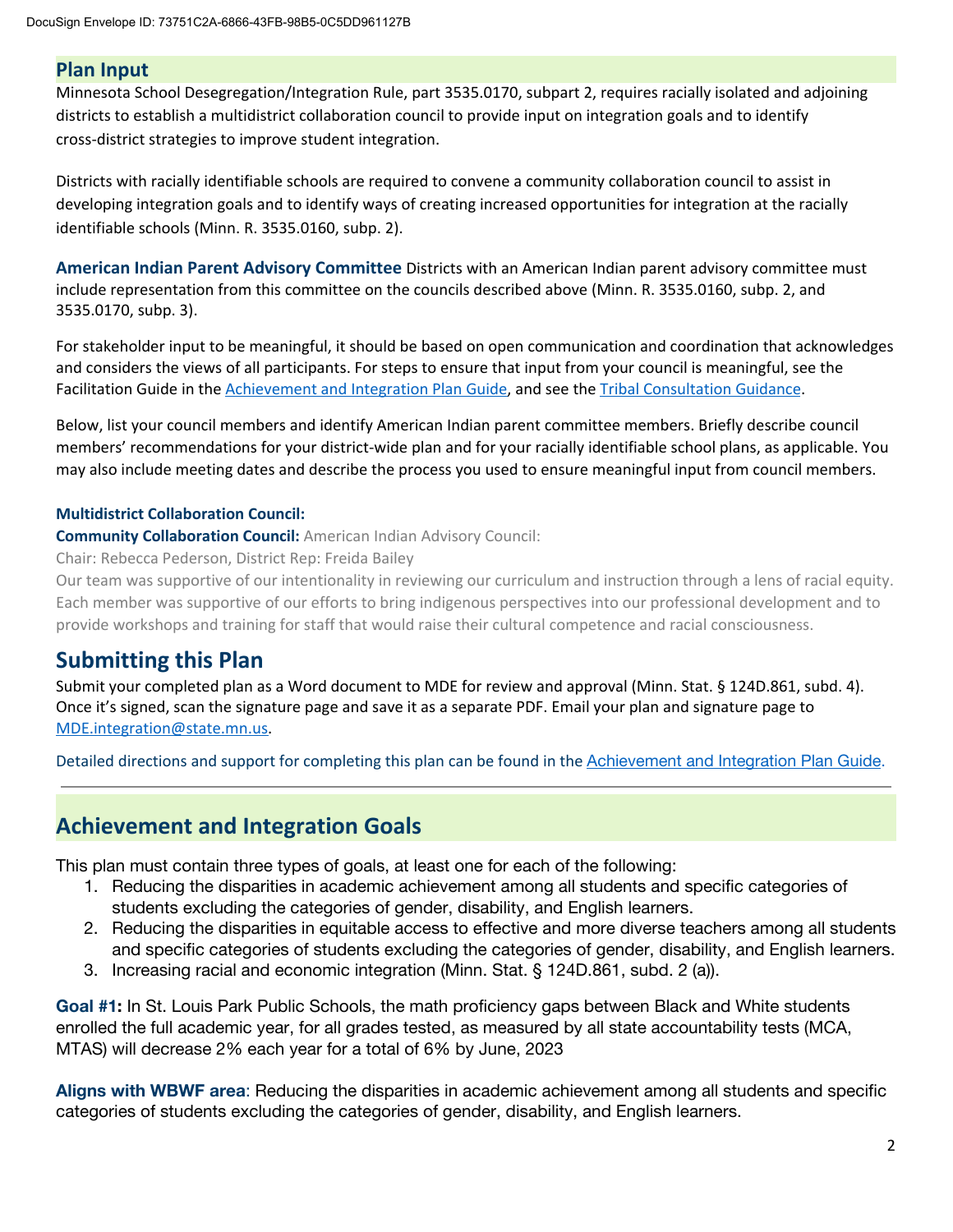**Goal type:** Reducing the disparities in academic achievement

**Goal #2:** In St. Louis Park Public Schools, students in grade 5-12 will double their enrollment in courses specifcally designed to teach systemic anti-racist leadership development and apply this learning to integration leadership by June of 2023. (We would like to measure the longitudinal response that engaging students in anti-racist student leadership devleopment will have on student achievement. We will have to train staff and students in this area to see how their increased will, skill, knowledge, and capacity will impact student achievement. In addition to the KIPs below, we will engage in qualitative studies).

**Aligns with WBWF area**: Students in all racial/ethnic groups will engage in more integrated space.

**Goal type:** Increasing racial and economic integration

**Goal #3:** In St. Louis Park Public Schools, we will recruit and retain a larger number of licensed staff of color into teaching, student services, and administrative positions increasing our number from 12% staff of color in licensed positions to 18% by fall of 2023

**Aligns with WBWF area**: Recruiting and retaining staff of color through our hiring practices and support through professional development and support systems

**Goal type:** Reducing the disparities in equitable access to effective and more diverse teachers among all students and specific categories of students excluding the categories of gender, disability, and English learners.

To add goals, copy the two lines directly above and paste them below the strategies supporting Goal #1.

## **Strategies**

Each goal should have at least one strategy. Number each strategy sequentially and give it a unique name. For each strategy, provide a narrative description as explained below.

Districts may use Achievement and Integration revenue to pursue racial and economic integration and reduce achievement disparities between student groups through the types of strategies listed in the *Type of Strategy* drop-down menus below (Minn. Stat. § 124D.861, subd. 2).

**Integration Requirement** At least one of your strategies must be a student integration activity designed and implemented to bring together students from a racially isolated district with students from that district's adjoining Achievement and Integration districts (Minn. R. 3535.0170).

Copy and paste the strategy section below for each additional strategy.

**NOTE:** If a strategy is intentionally developed to support multiple goals, list its unique name and number and provide the narrative description for that strategy under one goal. Include that strategy's unique number and name under the other goals it supports. You do not have to copy the narrative description for that strategy under multiple goals.

#### **1.1 (Goal 1 Strategy 1) Middle School Coaching and Co-Teaching**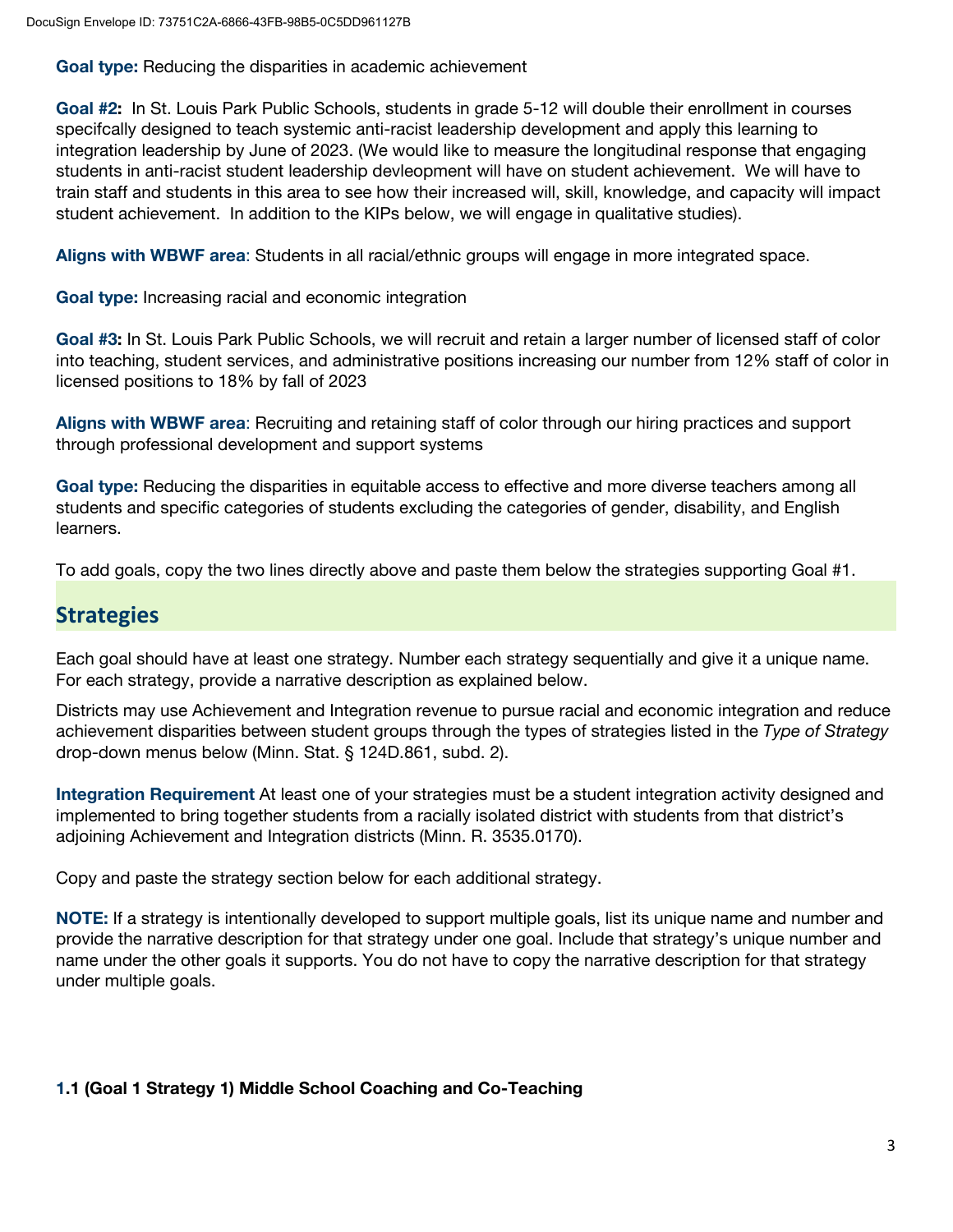**Strategy 1.1** is for a math coach and co-teacher dedicated to co-teaching and coaching math classes with other middle school staff. The students participating in these classes will have a record of qualitative and quantitative data indicating they need extra support from teachers. Through research based practices, supported by NCTM and scholars of culturally relevant pedagogy, students will have the opportunity to have additional, dedicated instruction time in math with the intended outcome of accelerating student achievement toward grade level. The person in this role may work in various capacities to support the design, review, and direction of culturally relevant curriculum and instruction.

#### *Key Indicators of Progress (KIPS)*

| List the key indicators of progress for this intervention and how your district will<br>measure the yearly target for each indicator. | <b>Target</b><br>2021 | <b>Target</b><br>2022 | <b>Target</b><br>203 |
|---------------------------------------------------------------------------------------------------------------------------------------|-----------------------|-----------------------|----------------------|
| Our goal is to raise achievement for our students of color in<br>Middle School math on the MCA Math test by 9% in three years         | 44%                   | 47%                   | 50%                  |

*This data will be used to support evaluation of your plan (Minn. Stat.* § *124D.861 Subd. 5).*

## **Strategy 1.2 (Goal 1 Strategy 2)**

#### **This intervention supports the following goal objective: Objective 1.2**

**Strategy 1.2** provides staff members focused on working with students to encourage and guide their participation and success through more rigorous coursework by fostering relationships, supporting academic language development and scaffolding support in rigorous classes. The students selected for this program will be identified as those capable of performing in more rigorous coursework who may need additional motivation and support for participation.

Specifically, Multicultural Learning Advocates and a High Achievement Coordinator will work to increase student of color and Indigenous students participation in more rigorous courses by doing the following:

- Supporting students of color and Indigenous students in the areas of social, emotional growth and in academic subjects.
- Providing leadership, supervision and monitoring assistance during both in- school and after-school programs for students of color and Indigenous students in advanced level courses.
- Coordinating with advanced level course teachers to support students transitioning to more rigorous courses.
- Working to develop systems of support for students that are aligned with our understanding of the impact of color, culture, and consciousness on student learning.
- Working with teachers in advanced level courses to support students with assignments and study techniques.

### *Key Indicators of Progress (KIPS)*

| List the key indicators of progress for this intervention<br>and how your district will measure the yearly target<br>for each indicator. | Target<br>2021 | <b>Target</b><br>2022 | <b>Target</b><br>2023 |
|------------------------------------------------------------------------------------------------------------------------------------------|----------------|-----------------------|-----------------------|
| Our goal is to decrease our District reading                                                                                             | 42%            | 38%                   | 34%                   |
| achievement gap on the MCA Reading test                                                                                                  |                |                       |                       |
| by half from 2021-2023.                                                                                                                  |                |                       |                       |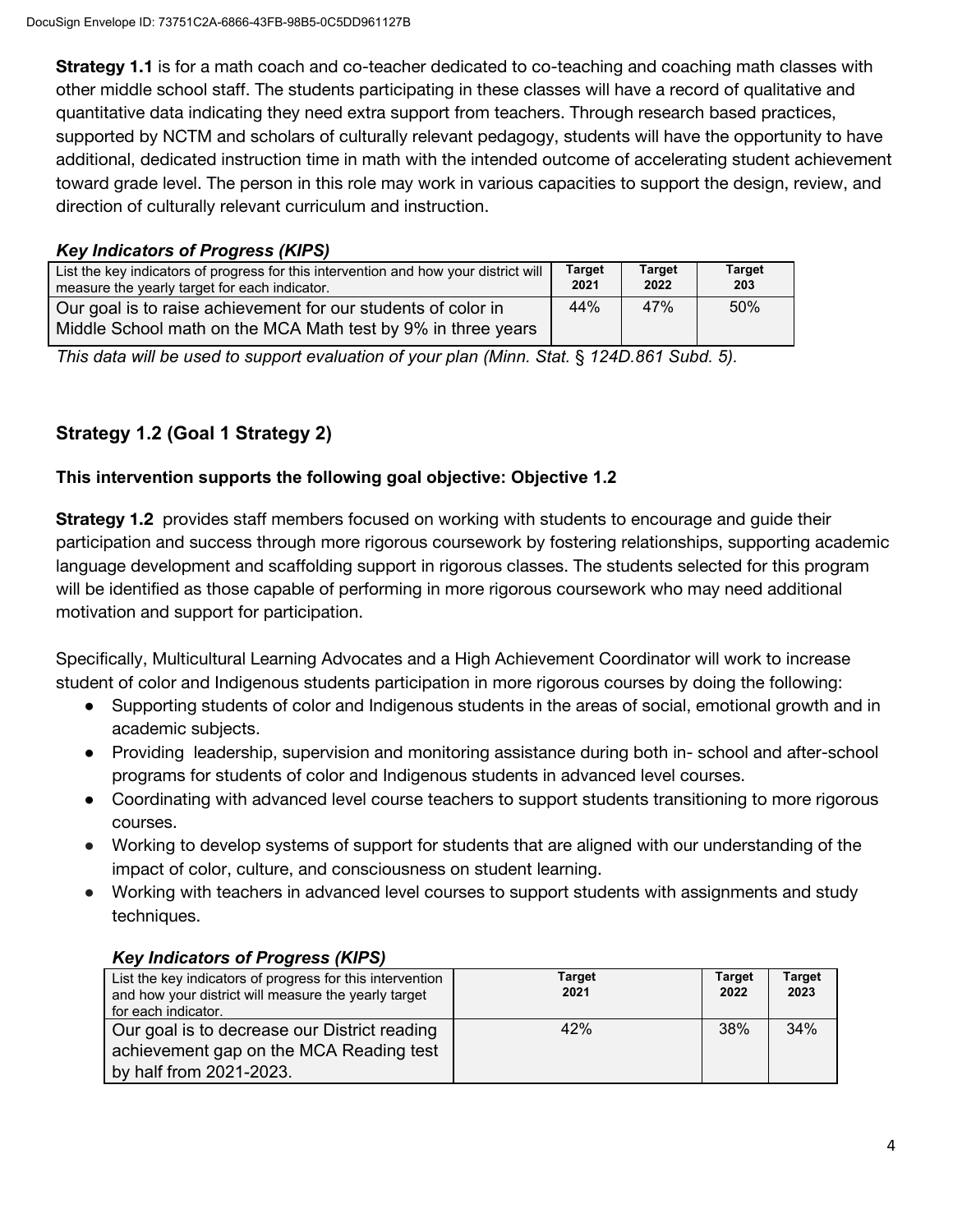| Our goal is to decrease our District math | 44% | 40% | 36% |
|-------------------------------------------|-----|-----|-----|
| achievement gap on the MCA Math test by   |     |     |     |
| half from 2021-2023.                      |     |     |     |

*This data will be used to support evaluation of your plan (Minn. Stat.* § *124D.861 Subd. 5).*

## **Strategy 1.3 (Goal 1, Strategy 3)**

**Strategy 3** is to help support .2 IB coursework coordinator working directly with students and staff in three elementary schools: Aquila, Peter Hobart and Susan Lindgren Elementary Schools. This coordinator will help facilitate the IB program and create interdisciplinary units for students in their school leading to greater proficiency on the MCA Math tests.

#### *Key Indicators of Progress (KIPS)*

| List the key indicators of progress for this intervention and how your district will<br>measure the yearly target for each indicator. | <b>Target</b><br>2021 | <b>Target</b><br>2022 | <b>Target</b><br>2022 |
|---------------------------------------------------------------------------------------------------------------------------------------|-----------------------|-----------------------|-----------------------|
| Aquila Elementary's MCA Math Proficiency will increase by 3% overall                                                                  | 70%                   | 73%                   | 76%                   |
| each year.                                                                                                                            |                       |                       |                       |
| Peter Hobart's Elementary's MCA Math Proficiency will increase by 3%                                                                  | 72%                   | 75%                   | 78%                   |
| overall each year.                                                                                                                    |                       |                       |                       |
| Susan Lindgren Elementary's MCA Math Proficiency will increase by                                                                     | 73%                   | 76%                   | 79%                   |
| 3% overall each year.                                                                                                                 |                       |                       |                       |

*This data will be used to support evaluation of your plan (Minn. Stat.* § *124D.861 Subd. 5).*

**Goal #2:** In St. Louis Park Public Schools, students in grade 7-12 will double their enrollment in courses specifcally designed to teach systemic anti-racist leadership development and apply this learning to integration leadership by June of 2023. (We would like to measure the longitudinal response that engaging students in anti-racist student leadership devleopment will have on student achievement. We will have to train staff and students in this area to see how their increased will, skill, knowledge, and capacity will impact student achievement. In addition to the KIPs below, we will engage in qualitative studies).

**Aligns with WBWF area**: Students in all racial/ethnic groups will engage in more integrated space.

**Goal type:** Increasing racial and economic integration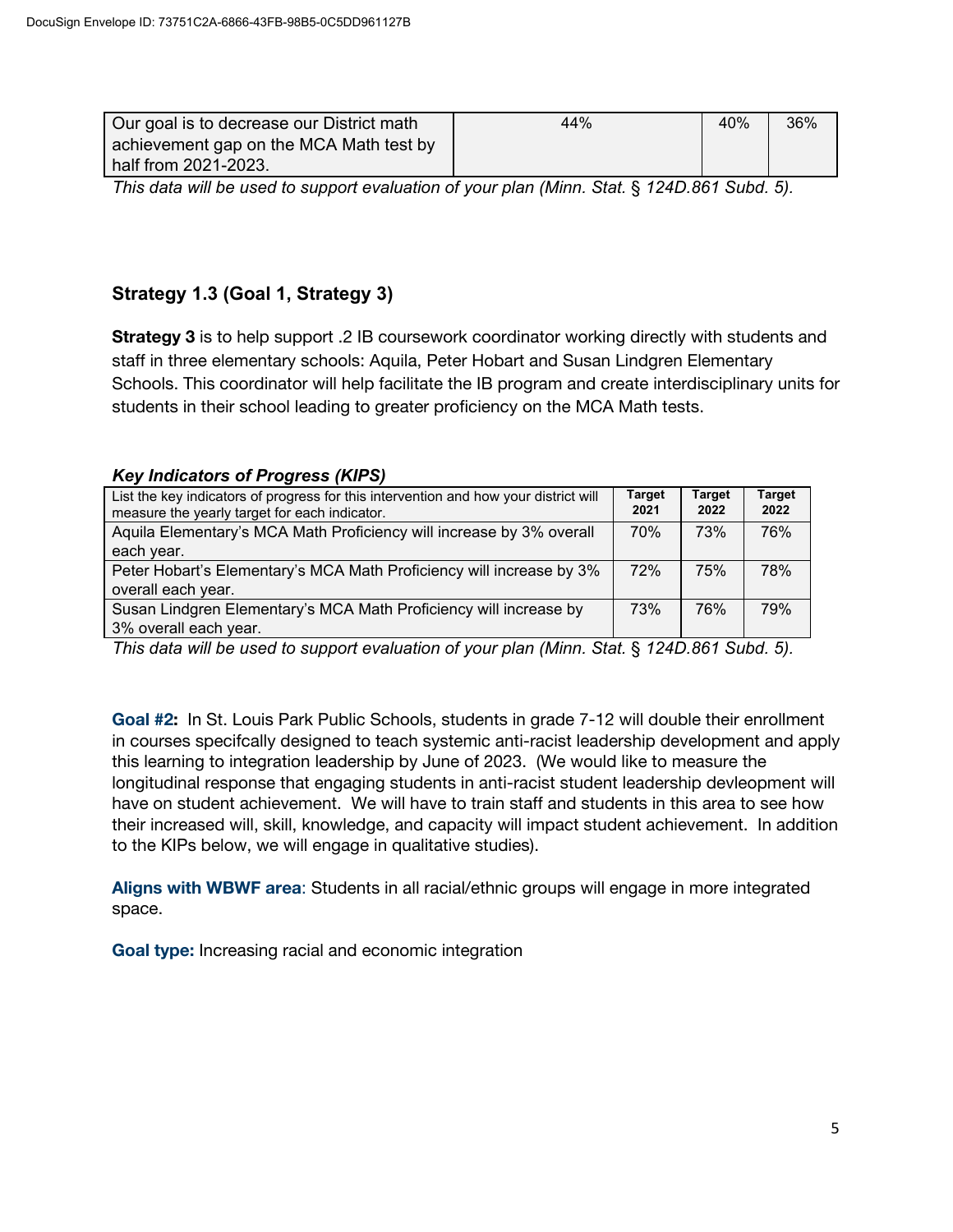## **Strategy 2.1 (Goal 2, Strategy 1)**

**Strategy 2.1** supports student programming across our system. Participation in student programs focused on racial equity and cultural competence for both white and under-represented students develop anti-racist student leadership skills and engage in history and action research(Singleton, 2012). We believe that increased participation in these programs will lead to increased student engagement, which will lead to increased proficiency in reading, math, and science achievement and a decrease in disciplinary referrals.

#### *Key Indicators of Progress (KIPS)*

| List the key indicators of progress for this intervention and how your district will<br>measure the yearly target for each indicator. | <b>Target</b><br>2021 | <b>Target</b><br>2022 | <b>Target</b><br>2023 |
|---------------------------------------------------------------------------------------------------------------------------------------|-----------------------|-----------------------|-----------------------|
| Our goal is to increase participation in our anti-racist student                                                                      | 6                     | -9                    |                       |
| programming for Black students.                                                                                                       |                       |                       |                       |
| Our goal is to increase participation in our anti-racist student                                                                      |                       | 6                     |                       |
| programming for Hispanic students.                                                                                                    |                       |                       |                       |

*This data will be used to support evaluation of your plan (Minn. Stat.* § *124D.861 Subd. 5).*

## **Strategy 2.2 (Goal 2, Strategy 2)**

**Strategy 2.2** focuses on the salary and benefits for three employees to help support and co-teach reading and math support courses in our elementary schools. These staff members are providing supplemental support for reading and language arts classes while engaging students in leadership development through the Pedagogy of Confidence (Jackson, 2011). There will be one in each of the following elementary schools: Aquila, Peter Hobart and Susan Lindgren

#### *Key Indicators of Progress (KIPS)*

| List the key indicators of progress for this intervention and how your district will<br>measure the yearly target for each indicator. | <b>Target</b><br>2021 | <b>Target</b><br>2022 | <b>Target</b><br>2023 |
|---------------------------------------------------------------------------------------------------------------------------------------|-----------------------|-----------------------|-----------------------|
| Aquila Elementary's MCA Reading Proficiency will increase by 3% overall                                                               | 60%                   | 63%                   | 66%                   |
| each year.                                                                                                                            |                       |                       |                       |
| Peter Hobart's Elementary's MCA Reading Proficiency will increase by                                                                  | 67%                   | <b>70%</b>            | 73%                   |
| 3% overall each year.                                                                                                                 |                       |                       |                       |
| Susan Lindgren Elementary's MCA Reading Proficiency will increase by                                                                  | 66%                   | 69%                   | 72%                   |
| 3% overall each year.                                                                                                                 |                       |                       |                       |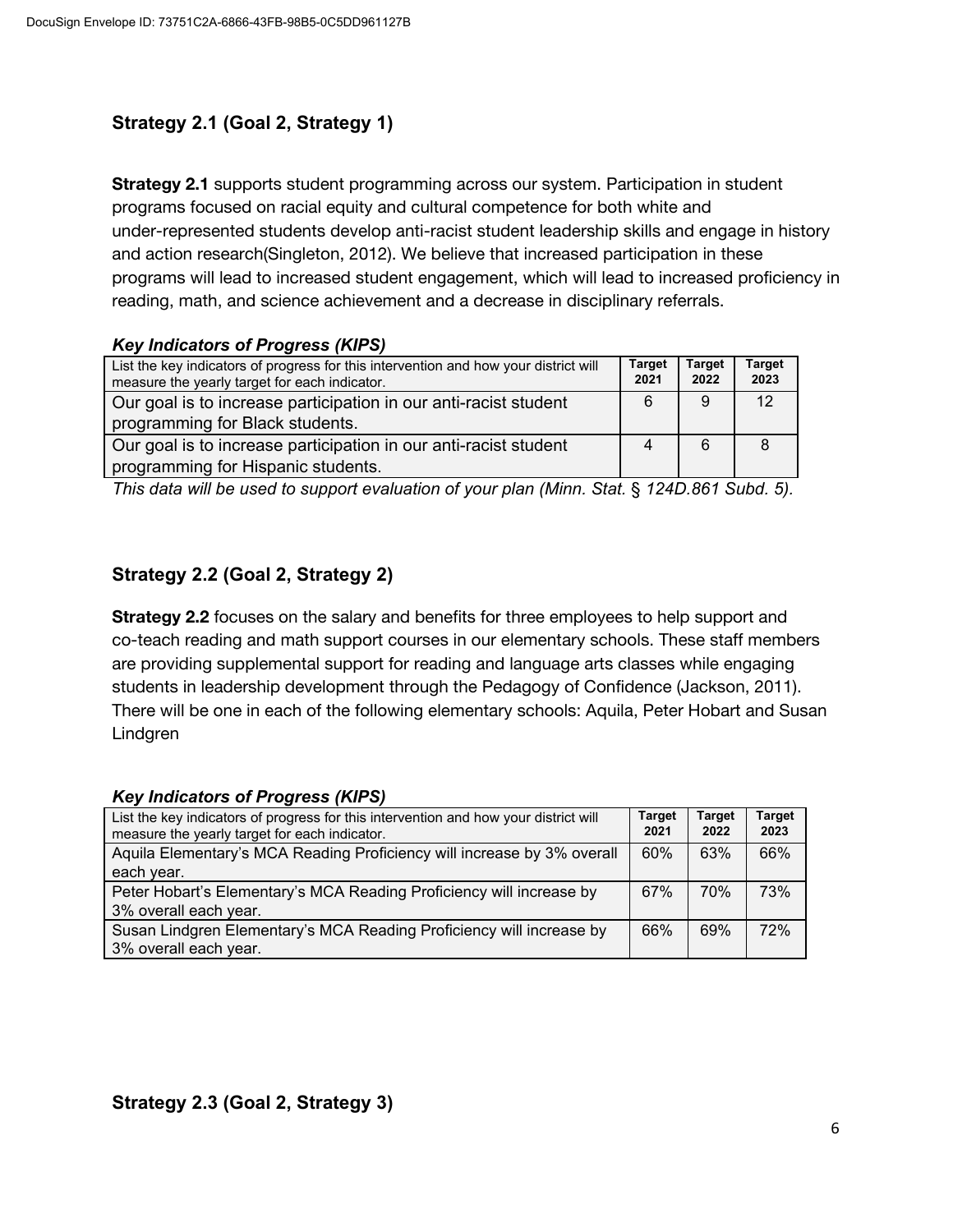**Strategy 2.3** helps to provide Racial Equity Leadership professional development for teachers of heterogeneous classrooms who will be engaging students in leadership development (Duffy, 2011, Jackson, 2011, Noguera, 2014). The purpose of this is to ensure that staff members, in St Louis Park, and their collaborative teams, are continuing to develop equitable teaching practices in their work and showing racial consciousness in their actions with all students.

#### *Key Indicators of Progress (KIPS)*

| List the key indicators of progress for this intervention and how your district will<br>measure the yearly target for each indicator. | <b>Target</b><br>2021 | Target<br>2022 | Targe<br>2023 |
|---------------------------------------------------------------------------------------------------------------------------------------|-----------------------|----------------|---------------|
| Our goal is to increase the number of licensed staff who are                                                                          | 30%                   | 45%            | 60%           |
| trained in anti-racist student leadership development over a three                                                                    |                       |                |               |
| year period.                                                                                                                          |                       |                |               |

*This data will be used to support evaluation of your plan (Minn. Stat.* § *124D.861 Subd. 5).*

## **Strategy 2.4 (Goal 2, Strategy 4)**

**Strategy 2.4** is for our High School to feature an online credit recovery program so that students who have received a non-passing grade can stay on-track for graduation. This program has been an important part of our recent success improving our graduation rates for our students of color and we are looking to continuing to improve.

#### *Key Indicators of Progress (KIPS)*

| List the key indicators of progress for this intervention and how your district will                                 | <b>Target</b> | Tarɑet | Tarɑe |
|----------------------------------------------------------------------------------------------------------------------|---------------|--------|-------|
| measure the yearly target for each indicator.                                                                        | 2021          | 2022   | 2023  |
| Our goal is to completely decrease our 4-year High School<br>graduation rate achievement gap by half from 2020-2023. | 3%            | 2%     | 0%    |

*This data will be used to support evaluation of your plan (Minn. Stat.* § *124D.861 Subd. 5).*

**GOAL # 3:** In St. Louis Park Public Schools, we will recruit and retain a larger number of licensed staff of color into teaching, student services, and administrative positions increasing our number from 12% staff of color to 18% by fall of 2023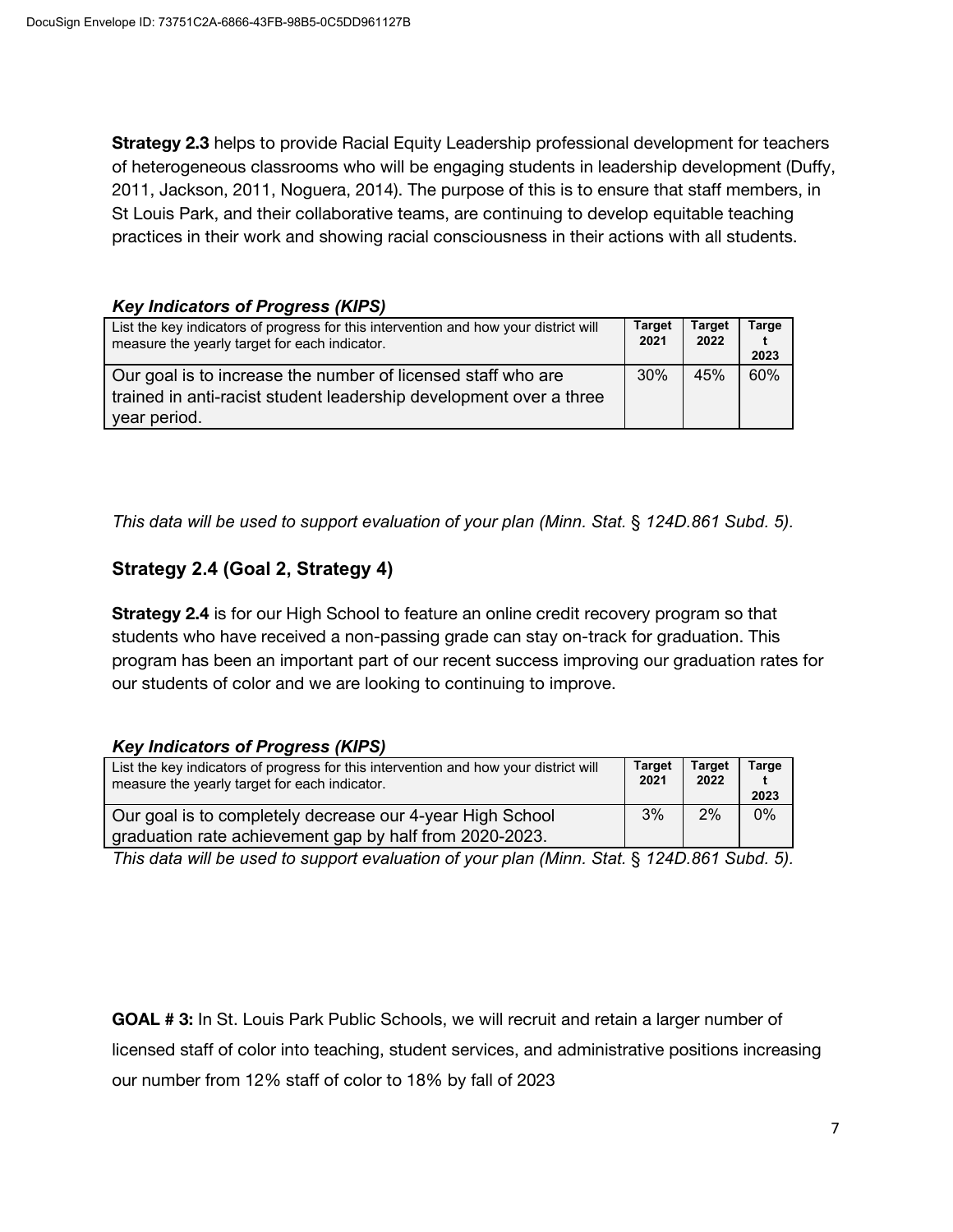**Aligns with WBWF area**: Recruiting and retaining staff of color through our hiring practices and support through professional development and support systems

#### **Strategy 3.1 (Goal 3, Strategy 1)**

**Strategy 3.1** supports the development of a "Grow your Own" program for aspiring teachers and principals of color among our students. By providing mentorship for our staff of color to promote retainment. Teachers, both white and of color, will provide opportunities for students to learn the roles of teacher and principal through training in instructional observations, curriculum planning, and the facilitation of workshops, training, and leadership development training for their peers and even for adults in our system and the metro area.

#### *Key Indicators of Progress (KIPS)*

| List the key indicators of progress for this intervention and how your district will<br>measure the yearly target for each indicator. | <b>Target</b><br>2020 | <b>Target</b><br>2021 | <b>Target</b><br>2022 |
|---------------------------------------------------------------------------------------------------------------------------------------|-----------------------|-----------------------|-----------------------|
| Our goal is to double the percentage of participation in student                                                                      | 10%                   | 20%                   | 30%                   |
| leadership programs for Black students.                                                                                               |                       |                       |                       |
| Our goal is to double the percentage of participation in our                                                                          | 5%                    | 10%                   | 20%                   |
| leadership programs for Hispanic students.                                                                                            |                       |                       |                       |
|                                                                                                                                       |                       |                       |                       |

*This data will be used to support evaluation of your plan (Minn. Stat.* § *124D.861 Subd. 5)*

# **Key Indicators**

These indicators are the evidence you will use to document how well each strategy is being implemented and whether or not they are helping bring about the intended outcomes for students. Use these indicators to assess the effectiveness of your strategies and to adjust what you're doing.

For strategies that provide school enrollment choices, such as magnet schools, and strategies that decrease racial and economic enrollment disparities, include at least one indicator that measures enrollment disaggregated by race/ethnicity and free or reduced-priced lunch (FRPL). Disaggregating your data may be relevant for other types of strategies such as those designed to increase access to effective and diverse teachers.

#### **Key Indicators of Progress (KIP)**

| List key indicators of progress for this strategy and annual targets for each indicator.<br>Choose indicators that will help you know if the strategy is creating the outcomes you<br>want to see. | <b>Target</b><br>2021 | <b>Target</b><br>2022 | <b>Target</b><br>2023 |
|----------------------------------------------------------------------------------------------------------------------------------------------------------------------------------------------------|-----------------------|-----------------------|-----------------------|
| Example: The percentage of American Indian students enrolling into concurrent enrollment<br>classes will increase by 10 percentage points each year. 2020 enrollment is 32 percent.                | 42%                   | 52%                   | 62%                   |
| Fnter KIP.                                                                                                                                                                                         |                       |                       |                       |
| Fnter KIP.                                                                                                                                                                                         |                       |                       |                       |